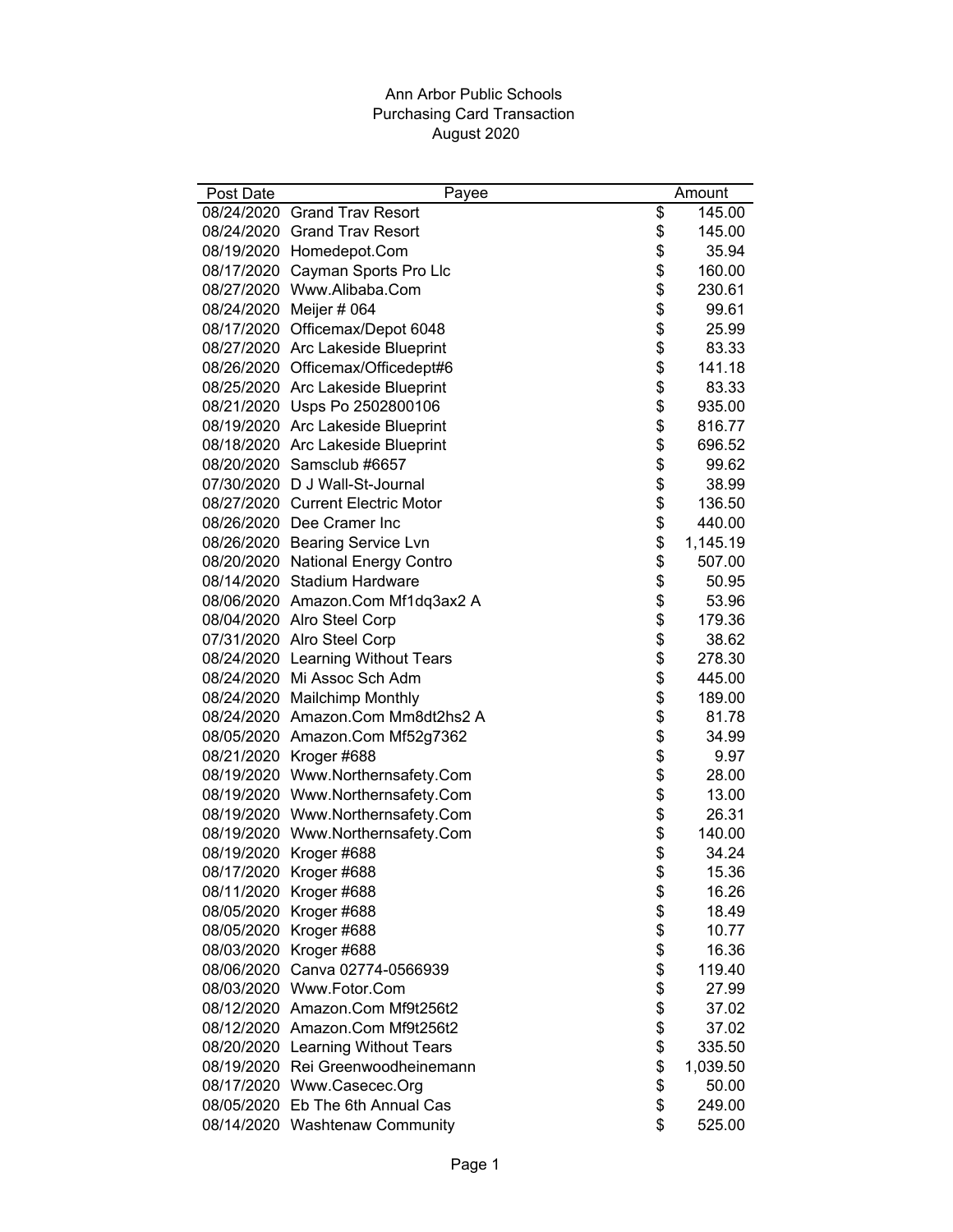|                    | 08/14/2020 Washtenaw Community                                        | \$       | 635.00           |
|--------------------|-----------------------------------------------------------------------|----------|------------------|
|                    | 08/14/2020 Washtenaw Community                                        | \$       | 525.00           |
|                    | 08/06/2020 Smore.Com - Educator                                       | \$       | 79.00            |
|                    | 08/03/2020 Sq Arbor Pack & Mail                                       | \$       | 593.05           |
|                    | 07/29/2020 Officemax/Officedept#6                                     | \$       | 35.30            |
|                    | 08/27/2020 Thomson West Tcd                                           | \$       | 300.53           |
|                    | 08/26/2020 American Bar Associati                                     | \$       | 125.00           |
|                    | 08/26/2020 National Employment La                                     | \$       | 333.75           |
|                    | 08/26/2020 National Employment La                                     | \$       | 333.75           |
|                    | 08/25/2020 Officemax/Officedept#6                                     | \$       | 87.68            |
|                    | 08/10/2020 Amzn Mktp US Mf6ie6ms0                                     | \$       | 153.99           |
|                    | 08/03/2020 Michigan Association O                                     | \$       | 140.00           |
|                    | 08/03/2020 Michigan Association O                                     | \$       | 140.00           |
|                    | 07/29/2020 Fedex 521801567                                            | \$       | 13.62            |
|                    | 07/28/2020 Thomson West Tcd                                           | \$       | 300.53           |
|                    | 08/25/2020 Amazon.Com Mm5t63812                                       | \$       | 51.13            |
|                    | 08/24/2020 Amzn Mktp US Mm96f61n0                                     | \$       | 23.94            |
|                    | 08/12/2020 Amazon.Com Mf77g5ss2 A                                     | \$       | 193.18           |
|                    | 08/11/2020 Credit Voucher Amzn Mktp Us                                | \$       | (23.97)          |
|                    | 08/10/2020 Robert Half Intl                                           | \$       | 19,200.00        |
|                    | 08/05/2020 Amzn Mktp US Mf8417b21                                     | \$       | 26.94            |
|                    | 07/31/2020 Amazon.Com Mf0k23jz1 A                                     | \$       | 19.99            |
|                    | 07/29/2020 Amzn Mktp US Mv4ds0us0                                     | \$       | 39.86            |
|                    | 08/24/2020 Officemax/Officedept#6                                     | \$       | 349.90           |
|                    | 08/20/2020 Wildlife Services Of M                                     | \$       | 350.00           |
|                    | 08/20/2020 Wildlife Services Of M                                     | \$       | 675.00           |
|                    | 08/12/2020 Wildlife Services Of M                                     | \$       | 250.00           |
|                    | 08/12/2020 Wildlife Services Of M                                     | \$       | 150.00           |
|                    | 08/12/2020 Wildlife Services Of M                                     | \$       | 150.00           |
|                    | 08/12/2020 Wildlife Services Of M                                     | \$       | 200.00           |
|                    | 08/11/2020 Mi State Police Ichat                                      | \$       | 10.00            |
|                    | 08/24/2020 Learning Without Tears                                     | \$       | 202.40           |
| 08/07/2020 Zoom.Us |                                                                       | \$       | 15.89            |
| 07/29/2020 Zoom.Us |                                                                       | \$       | 15.89            |
|                    | 08/07/2020 Canva 02775-0825553                                        | \$       | 12.95            |
|                    | 08/26/2020 Officemax/Officedept#6                                     | \$       | 149.95           |
|                    | 08/21/2020 Think Social Publishin                                     | \$       | 137.04           |
|                    | 08/20/2020 Usps Po 2502800106                                         | \$       | 20.40            |
|                    | 08/19/2020 Amazon.Com Mm8d285n1                                       | \$       | 77.85            |
|                    | 08/11/2020 Credit Voucher Amazon Prime                                | \$       | (13.77)          |
|                    | 08/11/2020 Credit Voucher Amazon Prime                                | \$       | (13.77)          |
|                    | 08/03/2020 Amazon Prime Mf3zp4oj2                                     | \$       | 13.77            |
|                    | 08/12/2020 Jims Amish Structures                                      | \$       | 3,477.15         |
|                    | 08/06/2020 Stadium Hardware                                           | \$       | 30.57            |
|                    | 08/26/2020 Madison Electric Compa                                     | \$       | 16.39            |
|                    | 08/26/2020 Credit Voucher Madison Electric Compa                      | \$       | (108.82)         |
|                    | 08/26/2020 Madison Electric Compa                                     | \$       | 24.83            |
|                    | 08/19/2020 Madison Electric Compa                                     | \$       | 192.11           |
|                    | 08/19/2020 Madison Electric Compa                                     | \$       | 57.65            |
|                    | 08/12/2020 Madison Electric Compa                                     | \$       | 108.82           |
|                    | 08/12/2020 Madison Electric Compa                                     | \$<br>\$ | 54.33            |
|                    | 08/07/2020 Madison Electric Compa                                     | \$       | 103.26<br>115.05 |
|                    | 08/05/2020 Oreilly Auto Parts 33<br>08/04/2020 Madison Electric Compa | \$       | 200.39           |
|                    |                                                                       |          |                  |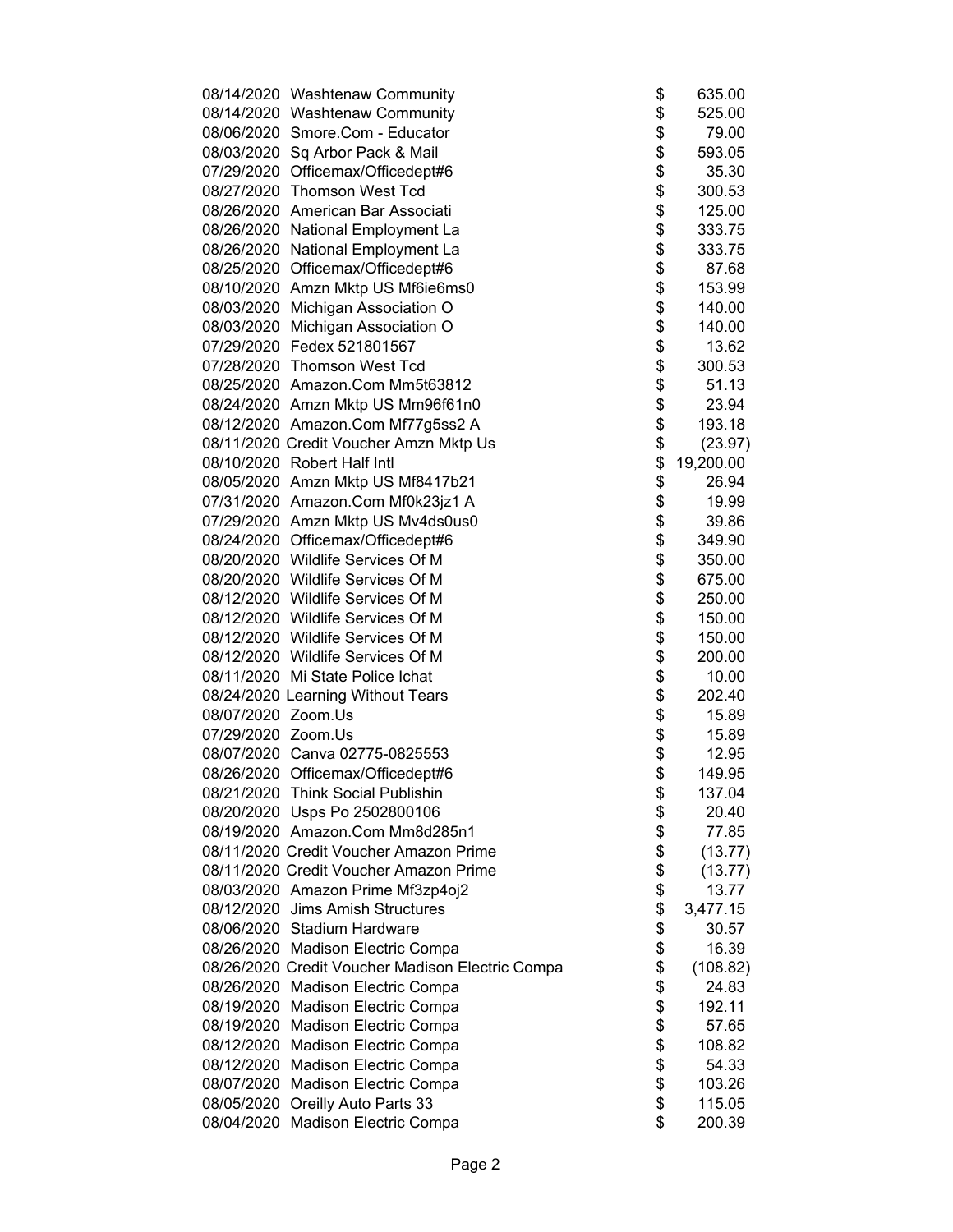|                    | 07/30/2020 Madison Electric Compa             | \$       | 591.23       |
|--------------------|-----------------------------------------------|----------|--------------|
|                    | 07/28/2020 Madison Electric Compa             | \$       | 335.04       |
| 08/21/2020 Asbo    |                                               | \$       | 240.00       |
|                    | 07/29/2020 Michigan Association O             | \$       | 270.00       |
|                    | 08/26/2020 Amazon.Com Mm1774vy0               | \$       | 82.14        |
|                    | 08/27/2020 Officemax/Depot 6048               | \$       | 46.49        |
|                    | 08/26/2020 Staples 00115642                   | \$       | 59.79        |
|                    | 08/24/2020 Learning Without Tears             | \$       | 283.20       |
|                    | 08/24/2020 Sppbleu Peacock Photo              | \$       | 3,348.00     |
|                    | 08/24/2020 Sppbleu Peacock Photo              | \$       | 3,370.00     |
|                    | 08/24/2020 Sppbleu Peacock Photo              | \$       | 3,306.00     |
|                    | 08/24/2020 Sppbleu Peacock Photo              | \$       | 850.00       |
|                    | 08/24/2020 Sppbleu Peacock Photo              | \$       | 404.50       |
|                    | 08/14/2020 Sisu/Sova-Akervall Tec             | \$       | 2,050.00     |
|                    | 08/03/2020 Amazon.Com Mf5zz1gf1               | \$       | 145.33       |
|                    | 07/30/2020 Southern California Ap             | \$       | 550.00       |
|                    | 07/30/2020 Tlf Nortons Flowers An             |          | 42.90        |
| 07/29/2020 Msbo    |                                               | \$<br>\$ | 340.00       |
| 07/29/2020 Msbo    |                                               | \$       | 150.00       |
| 07/29/2020 Msbo    |                                               | \$       | 85.00        |
|                    | 07/28/2020 Credit Voucher Samsclub #8211      | \$       | (17, 370.47) |
|                    | 07/28/2020 Credit Voucher Tj Enterprise       | \$       | (3,337.50)   |
|                    | 07/28/2020 Credit Voucher Sq Perfect Auto Llc | \$       | (9,700.00)   |
|                    | 08/11/2020 Amazon.Com Mf6yf8bx0 A             | \$       | 663.60       |
|                    | 08/07/2020 Rainbow Resource Cente             | \$       | 589.00       |
|                    | 08/06/2020 Dew Online Stores                  | \$       | 1,491.00     |
|                    | 08/03/2020 Amazon.Com Mf7ry21j1 A             | \$       | 161.69       |
|                    | 08/03/2020 Amazon.Com Mf2zd24c0 A             | \$       | 1,221.77     |
|                    | 08/03/2020 Amazon.Com Mf5rw4xh1 A             | \$       | 745.20       |
| 07/30/2020 In Nc3  |                                               | \$       | 790.00       |
|                    | 07/28/2020 Credit Voucher Amazon.Com          | \$       | (730.00)     |
|                    | 08/21/2020 American Assoc Of Scho             | \$       | 5,000.00     |
| 08/21/2020 Msbo    |                                               | \$       | 310.00       |
|                    | 08/10/2020 Paypal Gsuiteaddon                 | \$       | 39.00        |
|                    | 08/05/2020 Officemax/Officedept#6             | \$       | 110.00       |
|                    | 08/05/2020 Amzn Mktp US Mf6sp9b71             | \$       | 99.97        |
|                    | 08/12/2020 Att Bill Payment                   | \$       | 234.26       |
|                    | 08/10/2020 Buschs #1467                       | \$       | 10.00        |
|                    | 07/30/2020 Trader Joes #678 Qps               | \$       | 17.94        |
| 08/24/2020 Todoist |                                               | \$       | 36.00        |
|                    | 08/20/2020 Sos Community Services             | \$       | 2,000.00     |
|                    | 08/20/2020 Signupgenius                       | \$       | 49.99        |
|                    | 08/17/2020 Nicolas Books                      | \$       | 26.49        |
|                    | 08/17/2020 Sq Kapnick Orchards                | \$       | 20.50        |
|                    | 08/17/2020 Sq The Brinery                     | \$       | 30.00        |
|                    | 08/17/2020 Sq Roosroast Coffee @              | \$       | 31.00        |
|                    | 07/31/2020 Mailchimp Misc                     | \$       | 8.99         |
|                    | 08/24/2020 2co.Com Slideteam                  | \$       | 49.99        |
|                    | 08/18/2020 Dropbox 4dd6rcm69vh6               | \$       | 119.88       |
|                    | 08/07/2020 Foresight Group Inc                | \$       | 8,897.81     |
|                    | 08/03/2020 Canva 02752-4883910                | \$       | 358.20       |
|                    | 07/28/2020 Amazon.Com Mv5ps16m2 A             | \$       | 598.90       |
|                    | 07/28/2020 Amzn Mktp US Mv9xm8kj0             | \$       | 59.00        |
|                    | 08/14/2020 Mi State Police Ichat              | \$       | 10.00        |